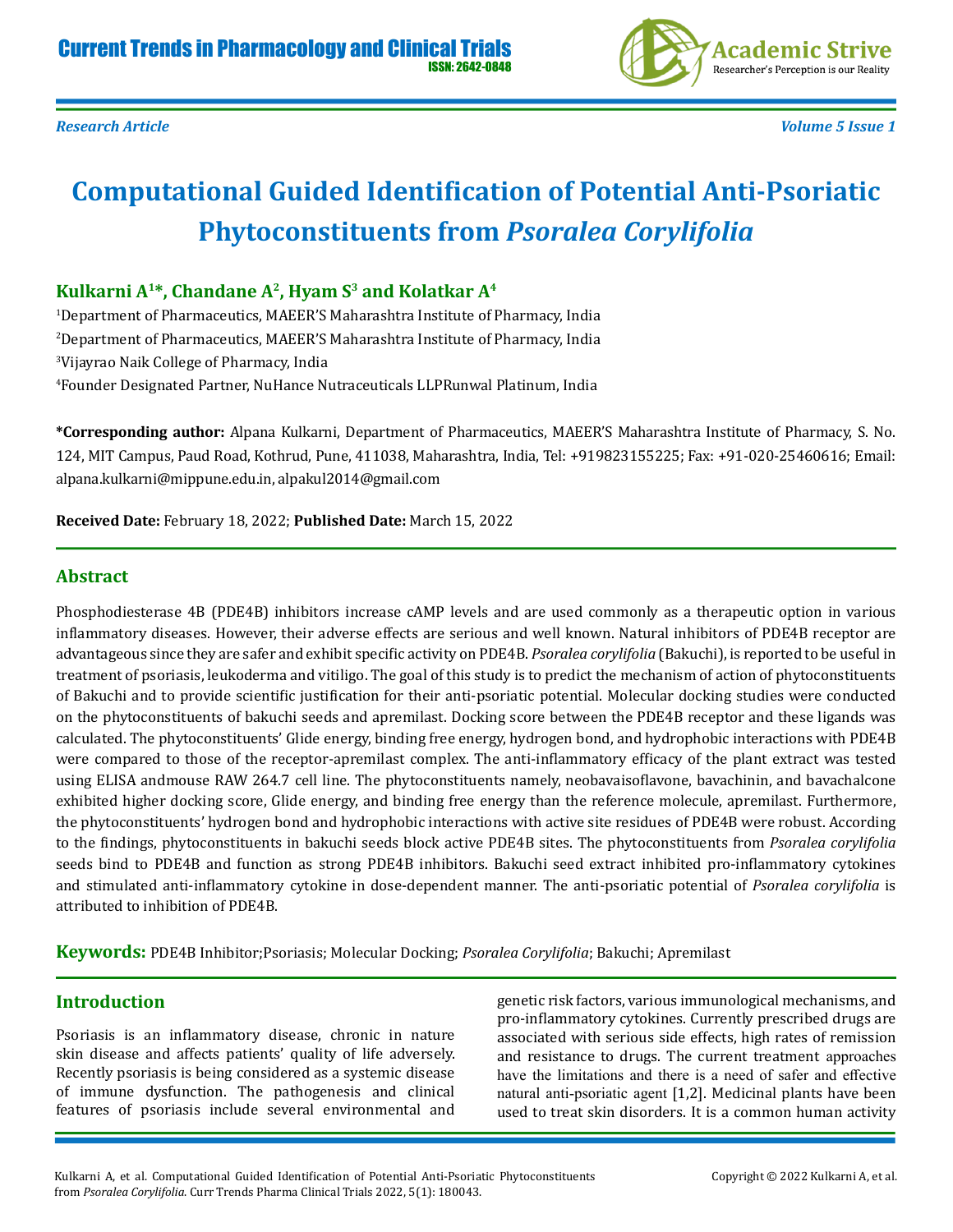that lasted for centuries together [3]. Various plants from traditional Ayurveda, Siddha, Uighur, Thai, Korean, Chinese medicine are used for management of various skin ailments, psoriasis, vitiligo, dermatitis and leucoderma. A large population uses the complementary medicines for two reasons namely, the limitations of synthetic drugs and the ability of the natural compounds to act on multiple targets [4]. The plants can pave the way for new therapeutic approaches to psoriasis treatment since they have significant preventive activity against psoriasis [5]. However, lack of scientific data and documentation are needed before addressing the doctors and the patients about herbal anti-psoriatic medicines [3].

Molecular docking is a valuable method in visualizing binding of drug molecules with the target proteins and understanding their mode of action. Docking study involves neither animal experiments nor clinical trials [6]. At present computational models are used commonly in drug discovery related to synthetic drugs [7].

Researchers have employed molecular docking/ in silico technique for speculating the target of phytoconstituents and understanding their mechanism of action. Rosa HSD, et al. observed reduction in nociceptive response in mice pretreated with *Sida tuberculata* extract [8]. Molecular docking confirmed the interaction of kaempferol derivative and 20-hydroxyecdysone, the phytoconstituents, with µ- opioid receptors. *Angelica pubescens* roots contain the prenylated coumerin, oesthenol. Molecular simulation study by 9. Beak SC, et al. revealed that oesthenol is a potent, selective and reversible MAO A inhibitor [9]. In a docking analysis study, David TI, et al. studied an interaction between phytochemicals of *Cannabis sativa* and dihydrofolate reductase. The results confirmed the anti-malarial properties of *Cannabis* sativa [10]. D-galactouronic acid is isolated from *Momordia charantia*. Ghanta M, et al. studied the binding of soluble guanylate cylase and D-galactouronic acid in the catalytic domain of the enzyme and speculated its role in cardiovascular, neurodegenerative and Parkinson's disease [11]. In silico findings by Oleveira TLS, et al. suggested that hibalactone, bioactive from *Hydrocotyelle umbellata*, has antiinflammatory activity. It interacts with cyclooxygenase-2 and 5-lipoxygenase enzymes [12]. Uddin MJ, et al. examined the antinociceptive, anxiolytic and sedative potential of *Anisomeles indica* with computer aided analysis [13]. Guaianolide, bioactive of *Cyathocline purpurea,* binds with COX-2 enzyme. Molecular docking confirmed its use for treatment of inflammatory diseases [14].

Alalaiwe A, et al. calculated stratum corneum lipid docking of five compounds derived from *Psoralea corylifolia* and correlated their percutaneous absorption with the chemical structure [15]. Du G, et al. studied the binding of (S) and (R) isomers of bavachinin with peroxisome proliferator activated

receptor-γ (PPAR-γ) by docking. Further, it was confirmed by fluorescence resonance energy transfer-based competitive binding assay [16]. Methanol fraction of *Psoralea corylifolia* and its bioactive, bakuchiol, reduced biofilm production and virulence by regulating quorum-sensing in pathogenic microbes. Husain FM, et al. demonstrated formation of stable complex between bakuchiol and the binding cites of LasR and RhIr by various hydrophobic interactions with results of molecular docking [17]. The fungus *Magnoparthe grisea* was inhibited by isobavachalcone. Liu X, et al. attributed the antifungal activity of isobavachalcone to its binding ability with chitinase, the fungal enzyme, as revealed in molecular docking [18]. Zhang T, et al. developed fluorescence polarization assay for evaluation of estrogenic activity of flavonoids using molecular docking. The results revealed that the flavonoids show estrogenic activity if the hydroxyl and the prenyl group are present and intact [19]. Liu X, et al. attributed the use of psoralidin in breast and endometrial cancer to its binding ability with  $ER\alpha$  and mimicking the actions of  $E_2$  [20]. Sun DX, et al. confirmed inhibition of human carboxylestrase by neobavaisoflavone, corylifolinin, coryfolin, corylin in noncompetitive manner and by bavachinin in competitive manner with molecular simulation [21]. Inhibition of acetylcholinestrase by psoralin was reported by Somani G, et al. Hydrogen bonding and π-π interactions, were observed in between psoralin and acetylcholinestrase during molecular docking [22]. Zarmouh NO, et al. examined molecular docking of bavachinin and bavanin with MAO-B and speculated that the methoxy group at C7 of bavachinin was responsible for strong, selective and reversible binding of bavachinin with MAO- B and its therapeutic efficacy in Parkinson's disease [23]. Srinivasan S identified a new phenyl derivative of pyranocoumerin in petroleum ether extract of *Psoralea corylifolia*. In silico studies revealed its affinity towards trichothecene 3-0-acetyltransferase and explained its antifungal activity [24].

Researchers have explored antibacterial, antifungal, antiparkinsonain, anticancer activity of *Psoralea corylifolia* using virtual screening. However, the plant's anti-psoriatic potential was not explored. The present work was aimed at investigation of mechanism of anti-psoriatic action of *Psoralea corylifolia* (bakuchi) through molecular docking.

Phosphodiesterase-4 (PDE4) is a non-receptor intracellular enzyme and occurs in immune cells (monocyte /macrophages, granulocytes), epithelium, vascular endothelium, smooth muscles, brain and chondrocytes. It degrades cAMP and regulates keratinocytes inflammation and epithelial integrity [25,26]. Apremilast, an oral PDE4 inhibitor, is less emetic and possesses a wide therapeutic window. However, it lacks in selectivity among the PDE4 isotypes [27]. Apremilast is useful in psoriasis treatment [28-30] since it inhibits PDE4,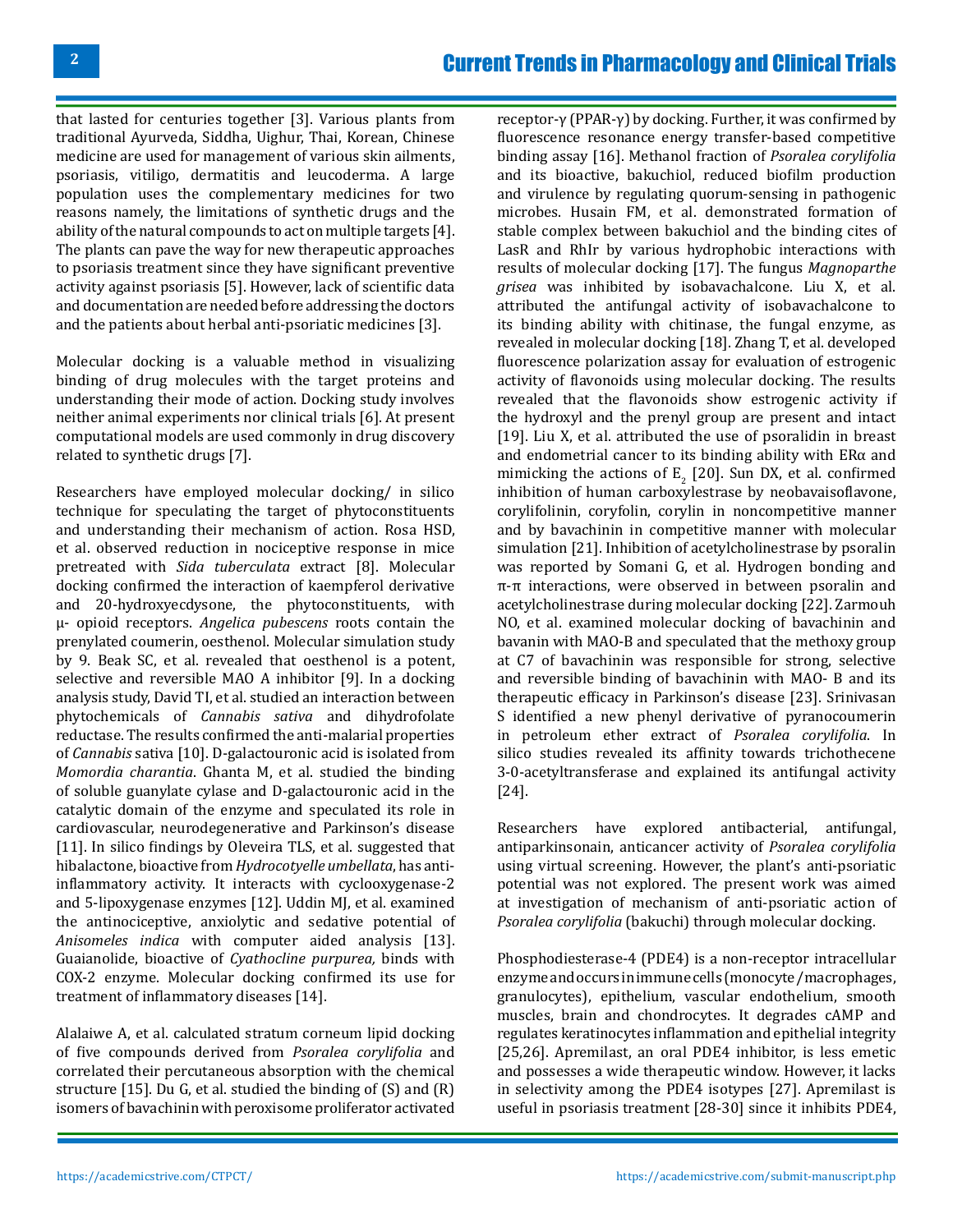enhances cAMP levels which in turn regulates many genes and proteins and reduces pro-inflammatory responses in different cells.

Traditionally *Psoralea corylifolia* is useful in treating many diseases, including gynecological bleeding, vitiligo and psoriasis [31]. Its mode of action however is not understood. It contains bavachinin, bavachin, neobavaisoflavone, corylin, corylifol A, 8-prenyldaidzin, isobavachalcone, corylifol B, bakuchiol, 3-hydroxy- $\Delta^1$  --bakuchiol, 2-hydroxy- $\Delta^3$ -bakuchiol, 12,13-diolbakuchiol, psoralen, isopsoralen and corylifol C [31]. In the present study, apremilast and PDE4 binding was compared with binding behavior of *Psoralea corylifolia* through molecular docking. Further, the inflammatory background of the plant was determined by estimating the anti-inflammatory and pro-inflammatory cytokines through ELISA test.

#### **Materials and Methods**

Molecular Docking of the phytoconstituents and apremilast was performed using Glide, Version 5.8, (Schrödinger, LLC, New York, NY 2014-2) of Maestro 9.3 (Schrödinger, LLC, New York, NY, 2014-2). Mouse specific ELISA kits were purchased from Ray Biotech USA.

#### **Preparation of Ligand**

Molecular modelling begins with ligand preparation. The phytoconstituents such as neobavaisoflavone, bavachinin, bavachalcone, corylifolin, bakuchiol are present in *Psoralea corylifolia* seeds. The structure of ligands namely, apremilast and the phytoconstituents was retrieved from PubChem database [32]. Initially the chemical structures of apremilast and the phytoconstituents were drawn in Maestro module followed by geometrical refining with LigPrep module, version 2.5, 2010. LigPrep is important since it predicts chiralities accurately and converts 2D structures of ligands to 3D structures. The ligand preparation includes creating various structures, correcting, verifying and optimizing ligand structure. Finally, the downloaded ligands were generated as low energy ring conformations and were converted to 3D MOL format using suitable software. Hydrogen atoms and energy were minimized using Maestro application. The phytoconstituents were converted to maestro.maegz extension format.

#### **Modeling of Protein**

Protein preparation was accomplished with protein preparation wizard of Maestro software. Protein data bank was referred to obtain 3D X-ray crystal structures of Human Phosphodiesterase 4 B enzyme (PDB ID:1XMU) PDE4B with roflumilast [33]. The ligand (roflumilast) was separated from the enzyme-ligand complex and the enzyme structure was

used in docking study. The enzyme structure was refined for missing hydrogen and proper bond orders, displaying polar hydrogens and removing water molecules. Using sample orientation, the hydrogen bonds were optimized. Eventually, the enzyme structure was reduced to a default value of 0.30 for RMSD (Root Mean Square Deviation).

#### **Generation of Receptor Grid**

The receptor grid for 1XMU was generated using Glide application (Glide, version 5.8, Schrödinger, LLC, and New York-2) of Maestro 9.3 (Schrödinger, LLC, New York, NY, 2014- 2). Site Map tool was employed for identifying the active/ binding sites in 1XMU. Generation of receptor grid was followed by docking of the ligands to 1XMU (target protein) using Glide version 5.8 docking protocol in Extra precision mode (XP). Glide (G) Score was determined as follows. G Score =  $a*VdW + b*Coul + Lipo + H bond + Metal + BuryP$ + RotB + Site Where a=0.065 and b=0.130

#### **Evaluation of Molecular Docking**

Flexible docking was performed on predefined receptor grid. OPLS\_2005 force field was used for ligand- protein interaction study. The limits for defining interactions between ligands and proteins were not established. The structure output format was set to pose viewer file in order to display the resulting output of docking. The ligands were evaluated on the basis of G Score.

#### **Validation of Anti-inflammatory Activity**

National Centre for Cell Science, Pune, India provided RAW 264.7, a mouse macrophage cell line. Dulbecco's Modified Eagle Medium (DMEM), containing 10% heat-inactivated Fetal Bovine Serum (FBS), 100 µg/ml streptomycin, and 50 units/ml of penicillin was used for growth of cell line. The cells were sub-cultured every two days and incubated at 37°C in the presence of 5% CO2. The extract of bakuchi seeds (prepared by microwave assisted extraction, 6 min) was diluted to produce E1 (1mg/ml concentration of extract) and E2 (0.5mg/ml concentration of extract).

Mouse specific antibodies against TNF-  $\alpha$ , IL-1 $\alpha$ , IL-10 were applied (100 µl/well) as a thin layer on the inner walls of ELISA plates (24 well) and incubated at 4°C for overnight. The plates were then treated with test samples E1 and E2 (200µl/well), lipopolysaccharide (LPS) (1µg/ml) or without LPS (normal) and incubated for 24 hr. The RAW 264.7 cells were seeded at a density of 2  $\times$  10<sup>4</sup> cells per well and incubated at 25°C for 2 hr. After incubation, ELISA plates were washed 5 times with wash solution, consisting of Phosphate Buffer Saline (PBS) and Tween-20 (0.05%v/v) and each well was filled with 100 µl of detecting solution, (specific against each antibody and streptavidin horse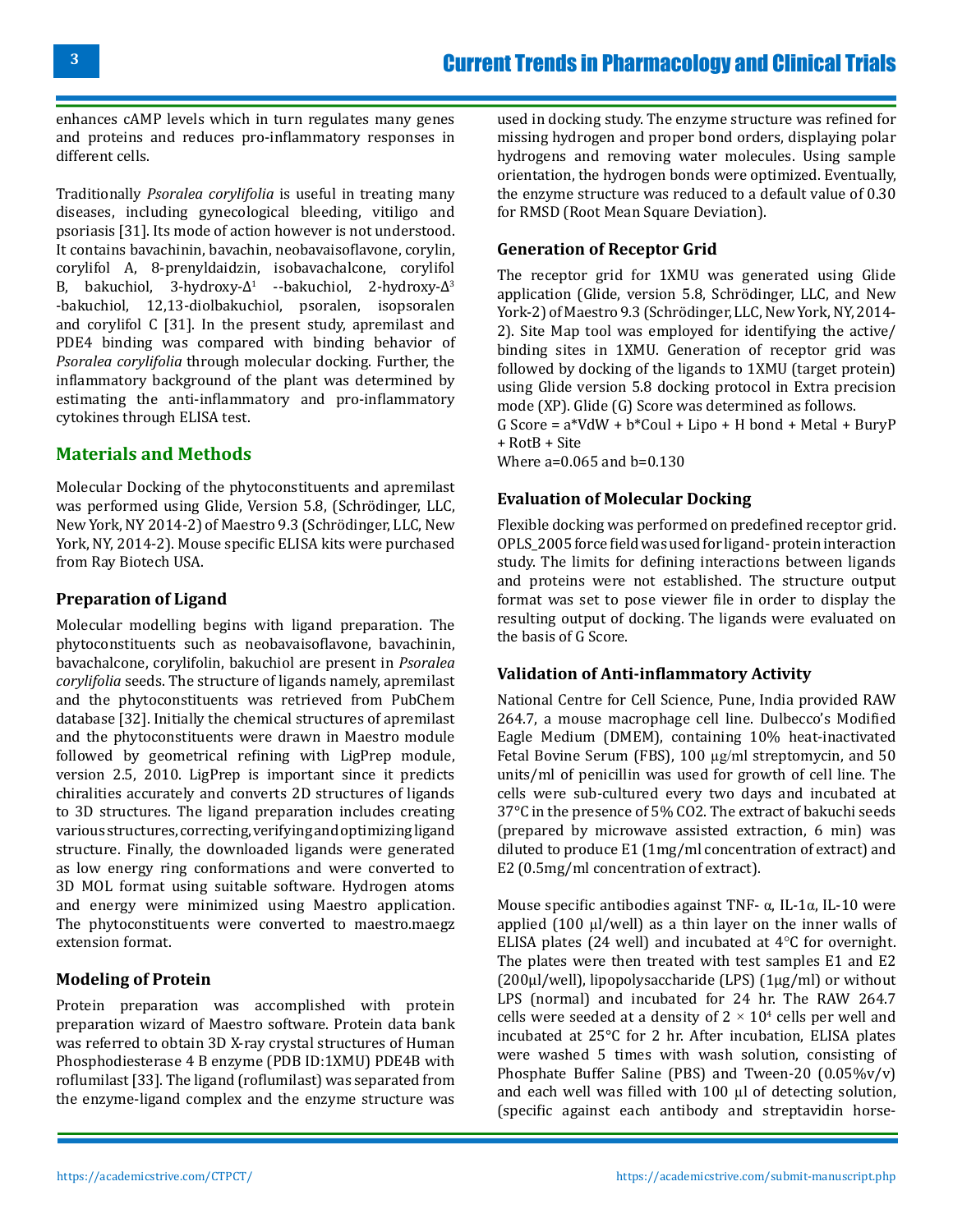radish peroxidase). The plates were sealed and incubated for 1 hr at 25° C followed by 5 times washing with wash buffer. Then the media was discarded, and each well was filled with 100 µl of Tetramethylbenzidine (TMB) solution and the plates were incubated, without sealing, for 30 min in dark at 25°C. Finally, 50 µl of 2N sulfuric acid was added to each well. The supernatant from each well was used to measure the pro- and anti-inflammatory cytokines at 450 and 570 nm. For each cytokine, the concentrations from three wells, were determined and expressed as pg/ml.

#### **Results and Discussion**

Molecular modeling is used commonly for forecasting the reaction of the ligand molecule with protein receptor molecule for last few years. The technique is particularly useful in identifying and optimizing "drug lead" from drug databases. Drug lead indicates a molecule which binds at one or more binding site/s of the receptor/ target molecule. Molecular docking is advantageous since it is accurate, comparatively cheap, fast and requires less manpower. It filters hundreds and thousands of molecules from the virtual database/s and determines ligand-protein binding with computational parameters [34].

Literature search reveals the use of computational docking for study of synthetic drug molecules and biotechnological products. Significantly less research has been done on application of in silico techniques for study of phytopharmaceuticals. The objective of our study is to check whether the phytoconstituents of *Psoralea corylifolia* can be potential ligands with pharmacological activity as PDE4 inhibitors. We used inverse docking to predict the target protein for the phytoconstituents (ligand). Our central idea was the phytoconstituent shows anti-psoriatic action through binding with a target protein (PDE4B) and acting as antagonist of the protein. To achieve this, the results of molecular interactions between phytoconstituents and PDE4B ligand binding domain were analysed and the binding affinity was determined using Glide. We compared the binding affinity of apremilast, a known PDE4B inhibitor, with that of the phytoconstituents, potential PDE4B inhibitors.

A study indicated that PDE4 inhibitors bind with target protein through histidine, two tryptophan residues, tyrosine residue and  $\text{Zn}^{2+}$  ion. The subtypes of PDE4 (PDE4 A-D) differ in positions of tryptophan, histidine, and tyrosine residues. Rolipram has high-affinity towards PDE4A and binds with tyrosine residues 432 and 602, as well as histidine 588. No interaction was detected between tryptophan and rolipram. The inhibitor also binds with phenylalanine 613 and 645 of PDE4 [35].

Another study suggested that the hydrophobic stack against Phe372 hydrophobic stack against Phe372, the hydrophobic interactions with Ile336, Phe340, and Phe372 and the hydrogen bond with Gln369 contribute to basic affinity of PDE inhibitors for PDEs [36]. PDEs' active site is an open space, consisting of  $\text{Zn}^{2+}$  ion, an open region and an inhibitor pocket. The latter includes hydrophobic clamp and two subpockets namely, Q1 and Q2. Rolipram binds with PDE through hydrophobic clamp. Hydrogen bonds are formed between roflumilast and Gln369 as well as Val365. Q2 subpocket is occupied by roflumilast [36].

In silico docking studies were performed and the most favourable binding mode of plant actives against 1XMU protein was determined. The amino acid sequence of Human Phosphodiesterase 4 B was retrieved from PDB with PDB ID 1XMU. The structure was predicted by Mastero software and optimized using OPLS\_2005 force field so that 1XMU possesses minimum energy. The structure of 1XMU, after preparation of protein is depicted in (Figure 1a). Active sites of 1XMU were identified (Figure 1b) using Mastero. Tripuraneni NS, et al. predicted the active sites of 1XMU as Tyr233, His234, Asp392, Asn395, Gln443, Phe414 and 446 [37]. In the present study, a grid was prepared around the active sites. Schrodinger's Glide docking tool was used to dock the ligands to 1XMU protein.

| Sr. No. | Ligand            | Molecular weight (g/mole) | <b>Docking score</b> | <b>Binding energy (Glide G Score)</b> |
|---------|-------------------|---------------------------|----------------------|---------------------------------------|
|         | Apremilast        | 460.5                     | $-8.008$             | $-8.008$                              |
|         | Neobavaisoflavone | 322.36                    | $-8.828$             | $-8.838$                              |
|         | Bavachinin        | 338.403                   | $-8.531$             | $-8.531$                              |
| 4       | Bavachalcone      | 324.376                   | $-8.116$             | $-8.158$                              |
| .5      | Corylifolin       | 188.7                     | $-7.67$              | $-7.67$                               |
| 6       | Bakuchiol         | 256.389                   | $-7.046$             | -7.046                                |

**Table 1:** Glide Docking Score of Protein 1XMU- Ligand Association.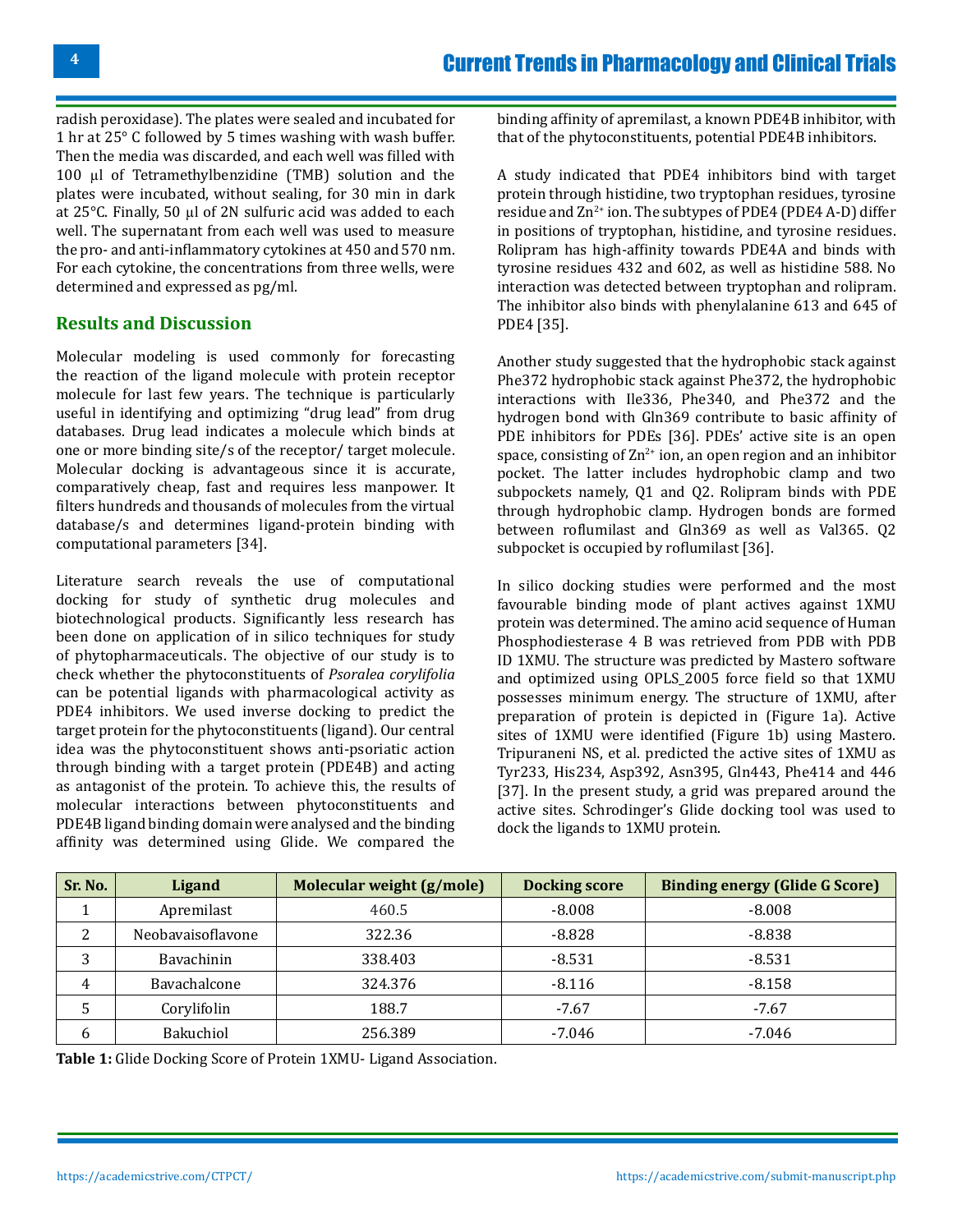*Psoralea corylifolia* phytoconstituents, with five different organic nuclei such as flavonone (bavachinin), isoflavone (neobavaisoflavone), chalcone (bavachalcone), meroterpene (bakuchiol), phenol (corylifolin), are used for the analysis [31]. The ligands are small flexible molecules, and therefore extensive conformational sampling is not needed. The calculations for ligand docking were made in Glide mode with extra precision (XP). Docking results of the phytoconstituents and apremilast, a known inhibitor of 1XMU, are listed in (Table 1).

Docking score for apremilast was -8.008 kcal mole<sup>-1</sup>. Apremilast, establishes one hydrogen bond with Gln443 (bond distance 2.10Å) and  $\pi$ - $\pi$  stacking with Phe446 (Figure 2a and 2b). Docking studies against PDE4B revealed that all phytoconstituents form hydrogen bonds with PDE4B. Most active phytoconstituent, neobavaisoflavone, with the binding energy of -8.838 kcal/mol, has formed hydrogen bond interactions with Thr345 and Gln443 (bond distances 2.03 Å and 1.83 Å respectively). Moreover, this compound exhibited π-π interaction with benzene ring of Phe446 (Figure 3a and 3b). Bavachinin has formed hydrogen bond with Thr345 (bond distance 2.07Å) and ionic interaction with  $\text{Zn}^{2+}$  ion. The phytochemical depicted π-π interaction with Phe446 and T-stacking interaction with Phe414 (Figure 4a and 4b). Bavachalcone has formed vital π-π interaction with Phe 446 and two hydrogen bonds with Gln443 and His278 (bond distances 2.65Å and 2.22Å respectively). It is interesting to note that its ketone group has formed ionic interaction with both  $\text{Zn}^{2+}$  and Mg<sup>2+</sup> (Figure 5a and 5b). Corylifolin showed hydrogen bonding with Thr345 (bond distance 1.87Å) and T-stacking interaction with Phe414 and  $\pi$ - $\pi$  stacking

interaction with Phe446 (Figure 6a and 6b). Bakuchiol indicated hydrogen bond interaction with Asn395 (bond distance 2.06Å) and  $\pi$ - $\pi$  interaction with Phe446 (Figure 7a) and 7b). The phytoconstituents fitted adequately into the hydrophobic pocket of PDE4B and have formed hydrophobic interactions with different amino acids. The understanding of these interactions between PDE4B and phytoconstituents is essential to predict their mechanism of action. Nunes IKDC, et al. [38] reported  $\pi$ - $\pi$  stacking between Phe residue of PDE4B and sulphonamides. We observed  $\pi$ - $\pi$  interaction between Phe residue of PDE4B and the phytoconstituents.

Glide score values, Van der Waals energy values, and Coulomb energy values of the plant actives varied considerably which was attributed to different chemical structures (Table 2). The best fitting ligand in the active site of the target macromolecule can be predicted on the basis of Glide score and it is summed up as: Glide score of phytoconstituents varied from −7.046 to −11.201. It was interesting to note that Glide score of neobavaisoflavone, bavachinin and bavachalcone was less than apremilast. Halpin [39] has reported that the conformational status of glutamine, which is present in the catalytic region of PDE4, is important in identification of inhibitor. Our results indicated that the phytoconstituents showed interactions with different amino acid residues. Apremilast, neobavaisoflavone and bavachalcone formed hydrogen bond with glutamine. In addition, bavachinin and bavachalcone revealed electrostatic interaction with Zn and Mg ions. It was suggested that the bavachinin-receptor complexes were more stable than apremilast-receptor complex.

| Ligand            | <b>Glide G Score</b> | <b>Glide energy</b> | <b>Van der Waals Energy</b> | <b>Coulombic Energy</b> |
|-------------------|----------------------|---------------------|-----------------------------|-------------------------|
| Apremilast        | $-8.008$             | -55.306             | -50.357                     | $-4.949$                |
| Neobavaisoflavone | $-8.838$             | $-36.846$           | $-27.833$                   | $-9.014$                |
| Bavachinin        | $-8.531$             | -41.688             | $-36.222$                   | -5.466                  |
| Bavachalcone      | $-8.158$             | $-32.485$           | $-29.495$                   | $-2.99$                 |
| Corylifolin       | $-7.67$              | -44.908             | $-37.269$                   | $-7.639$                |
| Bakuchiol         | -7.046               | $-30.017$           | $-28.367$                   | $-1.65$                 |

#### **Table 2: Glide Parameters.**

Coulomb's energy and Van der Waals energy, representing the non-bonded interaction energies, are negative. It indicated net attractive interaction. The Coulomb energy term increased in the order: bakuchiol > bavachalcone >apremilast >bavachinin > corylifolin > neobavaisoflavone. Van der Waals energy value was the lowest for apremilast whereas Coulomb energy value was highest for apremilast. Coulomb energy value, for the phytoconstituents, in ascending order is corylifolin < bavachinin < bavachalcone < bakuchiol

< neobavaisoflavone. A direct relationship in between Coulomb's energy, Van der Walls energy and the lipophilic contact points of the ligands was observed by Subramanian, et al. [25]. Our results indicated that Coulombic energy and Van der Waals energy of neobavaisoflavone, corylifolin and bavachinin were higher than that of apremilast indicating better binding interaction of these phytoconstituents with PDE4B than apremilast.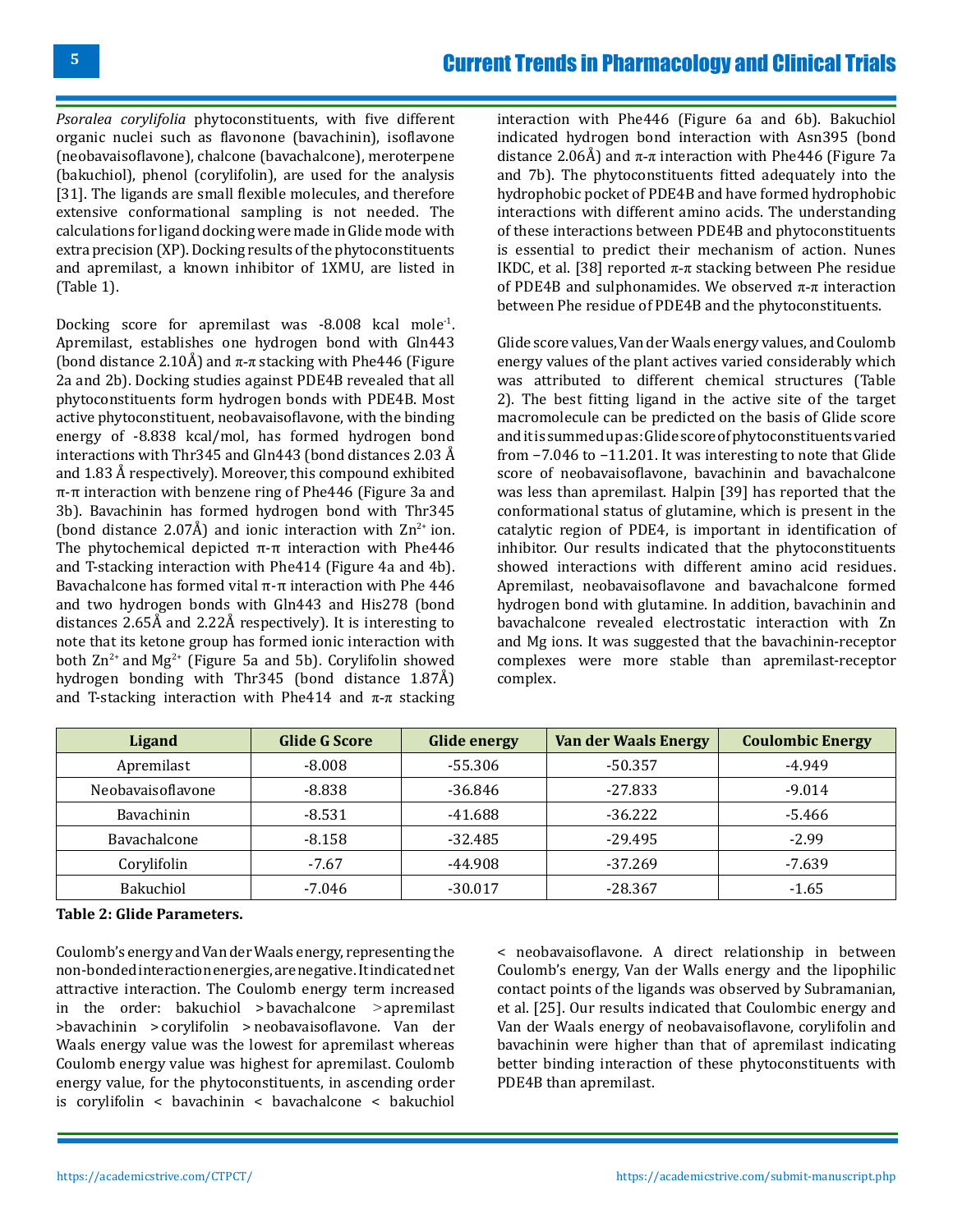#### **Validation of Anti-inflammatory Activity**

Results indicated that bakuchi extract possesses significant inhibitory activity.

**Inhibition of TNF-α:** RAW264.7 cells, which are treated with LPS (positive control) depicted significantly higher TNF- $\alpha$ 

levels than the cells which aren't treated with LPS (negative control). *Psoralea corylifolia* seed extracts E1 and E2, at concentrations 0.5 mg/ml and 1mg/ml, inhibited TNF-α, in RAW264.7 cells, in dose-dependent manner (Figure 1).



**Interlukin-1β:** Results indicated that treatment with extracts E1 and E2 lowered IL-1β levels RAW264.7 cells

when compared to LPS (positive control) (Figure 2).



**Interlukin-10:** IL-10 is a natural anti-inflammatory cytokine. Bakuchi seed extracts E1 and E2 are effective in stimulating

the production of IL-10 in RAW264.7 cells (Figure 3).

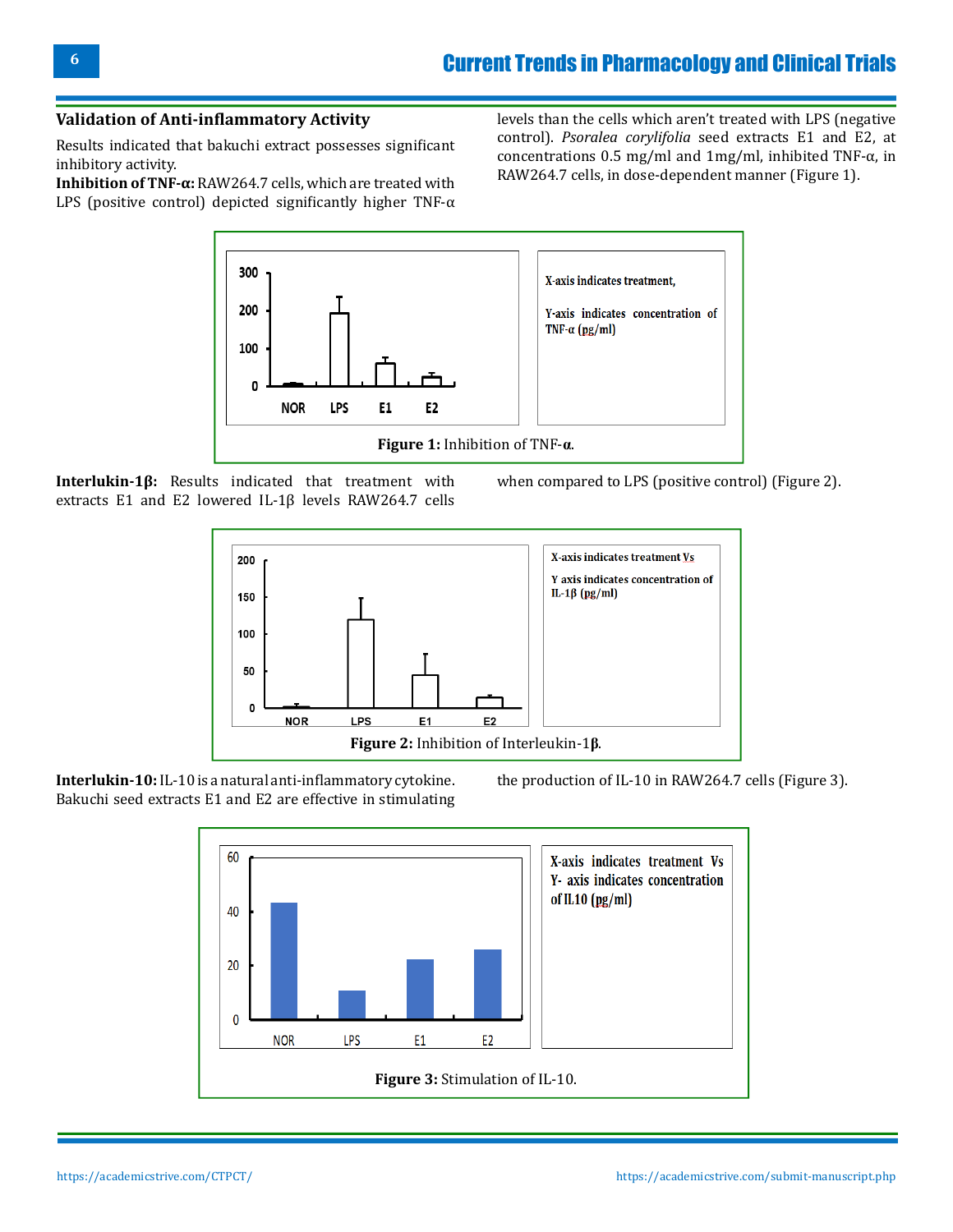cAMP is a key secondary messenger [25,40] that is expressed in all cells and is intimately involved in a wide variety of normal cellular responses. Intracellular cAMP concentrations are mediated by adenylyl cyclase (AC) and phosphodiesterases (PDE). PDEs are responsible for degrading cAMP, of which the PDE-4 isoenzyme is the most prominent in immune cells, such as lymphocytes, granulocytes and monocytes/ macrophages. When intracellular cAMP concentrations are low, cAMP is activated by G-protein coupled receptor ligands. Upon activation of cAMP, protein kinase A (PKA) activates cAMP response element-binding protein (CREB). Activation of CREB leads to generation and secretion of inflammatory cytokines, including IFN-γ, TNF-α, IL-2, IL-12, IL-23, and stimulation of the anti-inflammatory cytokines such as IL-10. Bakuchi phytoconstituents inhibit PDE4B and are responsible for elevating cAMP levels. As a result, cAMP is not activated by G-protein coupled receptor ligands leading to inactivation of both PKA and CREB. Hence, it suppresses inflammatory cytokines, namely, TNF-α, IL-1, and stimulates IL-10, the anti-inflammatory cytokine.

## **Conclusion**

Study has revealed that cAMP is mainly hydrolyzed by PDE4B, a subclass of PDE4 enzyme. Inhibition and/or depletion of PDE4B produce anti-inflammatory effect on multiple organs with minimum adverse effects. Screening of novel PDE4 B inhibitors is crucial since psoriasis is an inflammatory disorder of skin. The study demonstrated the affinity between PDE4B and the phytoconstituents of *Psoralea corylifolia* through hydrogen bonds, π-π stack, T-stack and hydrophobic interactions. Molecular docking results reveal inhibition and expression of PDE4B by the phytoconstituents and support the use of *Psoralea corylifolia* in treatment of psoriasis. However, further studies are essential to confirm these results. These results demonstrate that one of the antiinflammatory mechanisms of the phytoconstituents can be attributed to their ability to inhibit PDE4B.

#### **Acknowledgement**

We are grateful to Dr. Babasaheb Ambedkar Research and Training Institute (BARTI), Pune, Maharashtra for sanctioning Research Fellowship to Ashwini Chandane. We are thankful to Principal and Management of MAEER's Maharashtra Institute of Pharmacy Pune for providing the facilities.

#### **Conflict of Interest**

The authors declare that they have no conflicts of interest regarding this article.

#### **References**

- 1. [Kim HK, Bae MJ, Lim S, Lee W, Kim S \(2018\) A water](https://pubmed.ncbi.nlm.nih.gov/30279326/)[soluble extract from actinidia arguta ameliorates](https://pubmed.ncbi.nlm.nih.gov/30279326/)  [psoriasis-like skin inflammation in mice by inhibition of](https://pubmed.ncbi.nlm.nih.gov/30279326/) [neutrophil infiltration. Nutrients 10\(10\): 1399.](https://pubmed.ncbi.nlm.nih.gov/30279326/)
- 2. [Deenonpoe R, Prayong P, Thippamom N, Meephansan](https://pubmed.ncbi.nlm.nih.gov/31291937/)  [J, Bangchang KN \(2019\) Anti-inflammatory effect of](https://pubmed.ncbi.nlm.nih.gov/31291937/) [naringin and sericin combination on human peripheral](https://pubmed.ncbi.nlm.nih.gov/31291937/)  [blood mononuclear cells \(hPBMCs\) from patient with](https://pubmed.ncbi.nlm.nih.gov/31291937/)  [psoriasis. BMC Complement Altern Med 19\(1\): 168.](https://pubmed.ncbi.nlm.nih.gov/31291937/)
- 3. [Males Z, Drvar DL, Duka I, Zuzul K \(2019\) Application](https://pubmed.ncbi.nlm.nih.gov/31639095/)  [of medicinal plants in several dermatovenerological](https://pubmed.ncbi.nlm.nih.gov/31639095/)  [entities. Acta Pharm 69\(4\): 525-531.](https://pubmed.ncbi.nlm.nih.gov/31639095/)
- 4. [Smolinska E, Wegrzyn G, Ciminska MG \(2019\) Genistein](https://pubmed.ncbi.nlm.nih.gov/30904922/) [modulates gene activity in psoriatic patients. Acta](https://pubmed.ncbi.nlm.nih.gov/30904922/)  [Biochim Pol 66\(1\): 101-110.](https://pubmed.ncbi.nlm.nih.gov/30904922/)
- 5. [Deng S, Cheng J, Zhao J, Yao F, Xu J \(2017\) Natural](https://pubmed.ncbi.nlm.nih.gov/28698171/) [compounds for the Treatment of Psoriatic Arthritis:](https://pubmed.ncbi.nlm.nih.gov/28698171/) [A Proposal Based on Multi-Targeted Osteoclastic](https://pubmed.ncbi.nlm.nih.gov/28698171/) [Regulation and on a Preclinical Study. JMIR Res Protoc](https://pubmed.ncbi.nlm.nih.gov/28698171/) [6\(7\): e132.](https://pubmed.ncbi.nlm.nih.gov/28698171/)
- 6. [Jayaraman A, Jamil K \(2014\) Drug targets for cell cycle](https://pubmed.ncbi.nlm.nih.gov/24454966/)  [dysregulators in leukemogenesis: in silico docking](https://pubmed.ncbi.nlm.nih.gov/24454966/) [studies. PLoS ONE 9\(1\): e86310.](https://pubmed.ncbi.nlm.nih.gov/24454966/)
- 7. [Kroemer RT \(2007\) Structure-based drug design:](https://pubmed.ncbi.nlm.nih.gov/17696866/) [docking and scoring. Curr Protein Pept Sci 8\(4\): 312-](https://pubmed.ncbi.nlm.nih.gov/17696866/) [328.](https://pubmed.ncbi.nlm.nih.gov/17696866/)
- 8. [Rosa HSD, Coelho IS, Silva MDD, Fernandes MS, Bertelli](https://pubmed.ncbi.nlm.nih.gov/30375066/)  [PR, et al. \(2019\) Sida tuberculata extract reduces the](https://pubmed.ncbi.nlm.nih.gov/30375066/)  [nociceptive response by chemical noxious stimuli in](https://pubmed.ncbi.nlm.nih.gov/30375066/) [mice: implications for mechanism of action, relation to](https://pubmed.ncbi.nlm.nih.gov/30375066/) [chemical composition and molecular docking. Phytother](https://pubmed.ncbi.nlm.nih.gov/30375066/) [Res 33\(1\): 224-233.](https://pubmed.ncbi.nlm.nih.gov/30375066/)
- 9. [Beak SC, Kang MG, Park JE, Lee JP, Lee H, et al. \(2019\)](https://pubmed.ncbi.nlm.nih.gov/30686752/) [Osthenol, a prenylated coumarin, as a monoamine](https://pubmed.ncbi.nlm.nih.gov/30686752/)  [oxidase A inhibitor with high selectivity. Bioorg Med](https://pubmed.ncbi.nlm.nih.gov/30686752/)  [Chem Lett 29\(6\): 839-843.](https://pubmed.ncbi.nlm.nih.gov/30686752/)
- 10. [David TI, Adelakun NS, Omotuyi OI, Metibemu DS,](https://pubmed.ncbi.nlm.nih.gov/31223216/) [Ekun OE, et al. \(2018\) Molecular docking analysis of](https://pubmed.ncbi.nlm.nih.gov/31223216/)  [phytoconstituents from Cannabis sativa with pfDHFR.](https://pubmed.ncbi.nlm.nih.gov/31223216/) [Bioinformation 14\(9\): 574-579.](https://pubmed.ncbi.nlm.nih.gov/31223216/)
- 11. [Ghanta M, Panchanathan E, Lakkakula BVKS,](https://pubmed.ncbi.nlm.nih.gov/30262975/)  [Narayanswami A, Abhinanad PA, et al. \(2018\) Molecular](https://pubmed.ncbi.nlm.nih.gov/30262975/)  [docking analysis of phytoconstituent from Momordica](https://pubmed.ncbi.nlm.nih.gov/30262975/)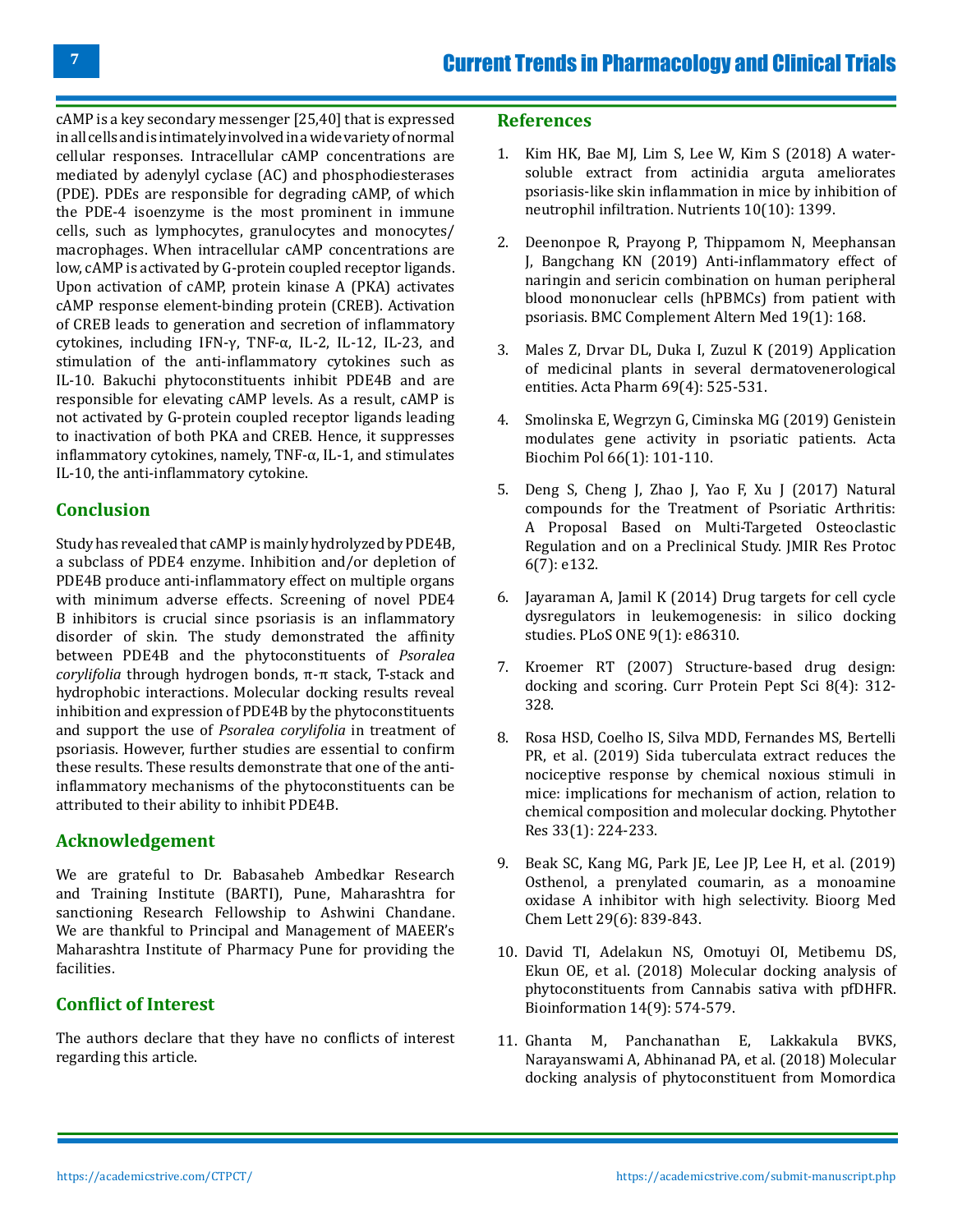## Current Trends in Pharmacology and Clinical Trials

[charantia with guanylate cyclase catalytic domain.](https://pubmed.ncbi.nlm.nih.gov/30262975/) [Bioinformation 14\(7\): 378-383.](https://pubmed.ncbi.nlm.nih.gov/30262975/)

- 12. [Oleveira TLS, Morais SR, Sa S, Oleveira G, Florentino IF,](https://pubmed.ncbi.nlm.nih.gov/28903179/) [et al. \(2017\) Antinociceptive, anti-inflammatory and](https://pubmed.ncbi.nlm.nih.gov/28903179/) [anxiolytic-like effects of the ethanolic extract, fractions](https://pubmed.ncbi.nlm.nih.gov/28903179/) [and hibalactone isolated from Hydrocotyle umbellata L.](https://pubmed.ncbi.nlm.nih.gov/28903179/) (Acariçoba) - Araliaceae. [Biomed Pharmacother 95: 837-](https://pubmed.ncbi.nlm.nih.gov/28903179/) [846.](https://pubmed.ncbi.nlm.nih.gov/28903179/)
- 13. [Uddin MJ, Reza ASMA, Mamun MAA, Kabir MSH, Nasrin](https://pubmed.ncbi.nlm.nih.gov/29706888/) [MS, et al. \(2018\) Antinociceptive and anxiolytic and](https://pubmed.ncbi.nlm.nih.gov/29706888/) [sedative effects of methanol extract of](https://pubmed.ncbi.nlm.nih.gov/29706888/) *Anisomeles indica*: [an experimental assessment in mice and computer aided](https://pubmed.ncbi.nlm.nih.gov/29706888/) models. [Front Pharmacol 9: 246.](https://pubmed.ncbi.nlm.nih.gov/29706888/)
- 14. [Tambewagh UU, Kandhare AD, Honmore VS, Kadam](https://pubmed.ncbi.nlm.nih.gov/28888779/) [PP, Khedkar VM, et al. \(2017\) Anti-inflammatory and](https://pubmed.ncbi.nlm.nih.gov/28888779/) [antioxidant potential of guaianolide isolated from](https://pubmed.ncbi.nlm.nih.gov/28888779/) [Cyathocline purpurea: Role of COX-2 inhibition.](https://pubmed.ncbi.nlm.nih.gov/28888779/) Int [Immunopharmacol 52: 110-118.](https://pubmed.ncbi.nlm.nih.gov/28888779/)
- 15. [Alalaiwe A, Hung CF, Leu YL, Taharan K, Chen HH, et al.](https://pubmed.ncbi.nlm.nih.gov/30153523/) [\(2018\) The active compounds derived from Psoralea](https://pubmed.ncbi.nlm.nih.gov/30153523/) [corylifolia for photochemotherapy against psoriasis](https://pubmed.ncbi.nlm.nih.gov/30153523/)[like lesions: The relationship between structure and](https://pubmed.ncbi.nlm.nih.gov/30153523/) [percutaneous absorption. Eur J Pharm Sci 124: 114-126.](https://pubmed.ncbi.nlm.nih.gov/30153523/)
- 16. [Du G, Feng L, Yang Z, Shi J, Huang C, et al. \(2015\)](https://pubmed.ncbi.nlm.nih.gov/25978962/) [Separation and peroxisome proliferator-activated](https://pubmed.ncbi.nlm.nih.gov/25978962/) [receptor-γ agonist activity evaluation of synthetic](https://pubmed.ncbi.nlm.nih.gov/25978962/) [racemic bavachinin enantiomers. Bioorg Med Chem Lett](https://pubmed.ncbi.nlm.nih.gov/25978962/) [25\(12\): 2579-2583.](https://pubmed.ncbi.nlm.nih.gov/25978962/)
- 17. [Husain FM, Ahmad I, Khan FI, Shabib NAA, Baig MH,](https://pubmed.ncbi.nlm.nih.gov/30410871/) [et al. \(2018\) Seed extract of](https://pubmed.ncbi.nlm.nih.gov/30410871/) *Psoralea corylifolia* and [its constituent bakuchiol impairs AHL-based quorum](https://pubmed.ncbi.nlm.nih.gov/30410871/) [sensing and biofilm formation in food- and human](https://pubmed.ncbi.nlm.nih.gov/30410871/)related pathogens. [Front Cell Infect Microbiol 8: 351.](https://pubmed.ncbi.nlm.nih.gov/30410871/)
- 18. [Liu X, Li W, Hu B, Wang M, Wang J, et al. \(2019\)](https://pubmed.ncbi.nlm.nih.gov/30132740/) [Identification of isobavachalcone as a potential drug for](https://pubmed.ncbi.nlm.nih.gov/30132740/) [rice blast disease caused by the fungus](https://pubmed.ncbi.nlm.nih.gov/30132740/) *Magnaporthe grisea*. [J Biomol Struct Dyn 37\(13\): 3399-3409.](https://pubmed.ncbi.nlm.nih.gov/30132740/)
- 19. [Zhang T, Zhong S, Meng Y, Deng W, Hou L, et al. \(2018\)](https://pubmed.ncbi.nlm.nih.gov/30149188/) [Quantitative structure-activity relationship for](https://pubmed.ncbi.nlm.nih.gov/30149188/) [estrogenic flavonoids from Psoralea corylifolia.](https://pubmed.ncbi.nlm.nih.gov/30149188/) J Pharm [Biomed Anal 161: 129-135.](https://pubmed.ncbi.nlm.nih.gov/30149188/)
- 20. [Liu X, Nam JW, Song YS, Viswanath AN, Pae AN, et al.](https://pubmed.ncbi.nlm.nih.gov/24507928/) [\(2014\) Psoralidin, a coumestan analogue, as a novel](https://pubmed.ncbi.nlm.nih.gov/24507928/) [potent estrogen receptor signaling molecule isolated](https://pubmed.ncbi.nlm.nih.gov/24507928/) from Psoralea corylifolia. [Bioorg Med Chem Lett 24\(5\):](https://pubmed.ncbi.nlm.nih.gov/24507928/) [1403-1406.](https://pubmed.ncbi.nlm.nih.gov/24507928/)
- 21. [Sun DX, Ge GB, Dong PP, Cao YF, Fu ZW, et al. \(2016\)](https://pubmed.ncbi.nlm.nih.gov/26560012/) [Inhibition behavior of fructus psoraleae's ingredients](https://pubmed.ncbi.nlm.nih.gov/26560012/) [towards human carboxylesterase 1 \(hCES1\).](https://pubmed.ncbi.nlm.nih.gov/26560012/) Xenobiotica [46\(6\): 503-510.](https://pubmed.ncbi.nlm.nih.gov/26560012/)
- 22. [Somani G, Kulkarni C, Shinde P, Shelke R, Laddha K,](https://pubmed.ncbi.nlm.nih.gov/25709334/) [et al. \(2015\) In vitro acetylcholinesterase inhibition](https://pubmed.ncbi.nlm.nih.gov/25709334/) [by psoralen using molecular docking and enzymatic](https://pubmed.ncbi.nlm.nih.gov/25709334/) [studies. J Pharm Bioallied Sci 7\(1\): 32-36.](https://pubmed.ncbi.nlm.nih.gov/25709334/)
- 23. [Zarmouh NO, Mazzio EA, Elshami FM, Masseha SS,](https://pubmed.ncbi.nlm.nih.gov/26557867/)  [Eyunni SV, et al. \(2015\) Evaluation of the inhibitory](https://pubmed.ncbi.nlm.nih.gov/26557867/) [effects of bavachinin and bavachin on human monoamine](https://pubmed.ncbi.nlm.nih.gov/26557867/) oxidases A and B. [Evid Based Complement Alternat Med](https://pubmed.ncbi.nlm.nih.gov/26557867/) [2015: 852194.](https://pubmed.ncbi.nlm.nih.gov/26557867/)
- 24. [Srinivasan S, Sarada DV \(2012\) Antifungal activity of](https://pubmed.ncbi.nlm.nih.gov/22778547/) [phenyl derivative of pyranocoumarin from](https://pubmed.ncbi.nlm.nih.gov/22778547/) *Psoralea corylifolia* [L. seeds by inhibition of acetylation activity of](https://pubmed.ncbi.nlm.nih.gov/22778547/) [trichothecene 3-o-acetyltransferase \(Tri101\). J Biomed](https://pubmed.ncbi.nlm.nih.gov/22778547/) [Biotechnol 2012: 310850.](https://pubmed.ncbi.nlm.nih.gov/22778547/)
- 25. [Li H, Zuo J, Tang W \(2018\) Phosphodiesterase-4](https://pubmed.ncbi.nlm.nih.gov/30386231/) [inhibitors for the treatment of inflammatory diseases.](https://pubmed.ncbi.nlm.nih.gov/30386231/) [Front Pharmacol 9: 1048.](https://pubmed.ncbi.nlm.nih.gov/30386231/)
- 26. [Schafer PH, Truzzi F, Parton A, Wua L, Kosek J, et al.](https://pubmed.ncbi.nlm.nih.gov/26806620/)  [\(2016\) Phosphodiesterase 4 in inflammatory diseases:](https://pubmed.ncbi.nlm.nih.gov/26806620/) [Effects of apremilast in psoriatic blood and in dermal](https://pubmed.ncbi.nlm.nih.gov/26806620/) [myofibroblasts through the PDE4/CD271 complex. Cell](https://pubmed.ncbi.nlm.nih.gov/26806620/) [Signal 28\(7\): 753-763.](https://pubmed.ncbi.nlm.nih.gov/26806620/)
- 27. [Wittmann M, Helliwell PS \(2013\) Phosphodiesterase 4](https://pubmed.ncbi.nlm.nih.gov/23888251/) [inhibition in the treatment of psoriasis, psoriatic arthritis](https://pubmed.ncbi.nlm.nih.gov/23888251/) [and other chronic inflammatory diseases. Dermatol Ther](https://pubmed.ncbi.nlm.nih.gov/23888251/) [\(Heidelb\) 3\(1\): 1-15.](https://pubmed.ncbi.nlm.nih.gov/23888251/)
- 28. [Afra TP, Razmi TM, Dogra S \(2019\) Apremilast in](https://pubmed.ncbi.nlm.nih.gov/30775293/)  [psoriasis and beyond: big hopes from small molecule.](https://pubmed.ncbi.nlm.nih.gov/30775293/) [Indian Dermatol Online J 10\(1\): 1-12.](https://pubmed.ncbi.nlm.nih.gov/30775293/)
- 29. [Oral Treatments: Otezla \(Apremilast\). National Psoriasis](https://www.psoriasis.org/oral-treatments/) [Foundation.](https://www.psoriasis.org/oral-treatments/)
- 30. [Forchhammer S, Ghoreschi K \(2015\) Update on the](https://pubmed.ncbi.nlm.nih.gov/29387588/) [treatment of psoriasis and psoriatic arthritis – role of](https://pubmed.ncbi.nlm.nih.gov/29387588/) [apremilast. Psoriasis \(Auckl\) 5: 117-124.](https://pubmed.ncbi.nlm.nih.gov/29387588/)
- 31. [Cui Y, Taniguchi S, Kuroda T, Hatano T \(2015\)](https://pubmed.ncbi.nlm.nih.gov/26184136/) [Constituents of Psoralea corylifolia fruits and their](https://pubmed.ncbi.nlm.nih.gov/26184136/) [effects on methicillin-resistant Staphylococcus aureus.](https://pubmed.ncbi.nlm.nih.gov/26184136/) [Molecules 20\(7\): 12500-12511.](https://pubmed.ncbi.nlm.nih.gov/26184136/)
- 32. Apremilast, Bavachinin, Bavachalcone, Corylifolin, Bakuchiol.
- 33. [Card GL, England BP, Suzuki Y, Fong D, Powell B et al.](https://www.rcsb.org/structure/1xmu)